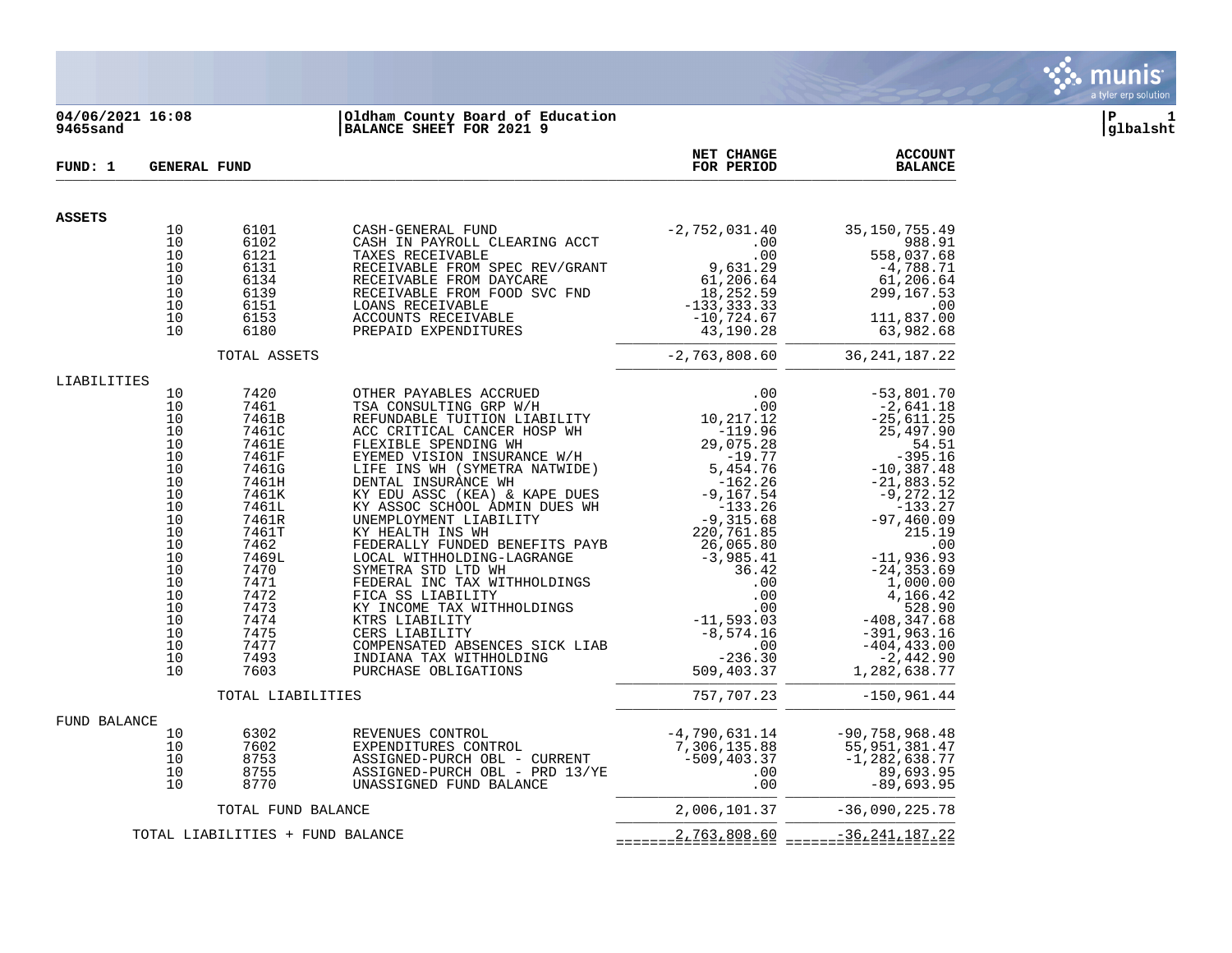

# **04/06/2021 16:08 |Oldham County Board of Education |P 2 9465sand |BALANCE SHEET FOR 2021 9 |glbalsht**

| FUND: 2             |                | SPECIAL REVENUE                  |                                                                           | NET CHANGE<br>FOR PERIOD                     | <b>ACCOUNT</b><br><b>BALANCE</b>                 |
|---------------------|----------------|----------------------------------|---------------------------------------------------------------------------|----------------------------------------------|--------------------------------------------------|
|                     |                |                                  |                                                                           |                                              |                                                  |
| <b>ASSETS</b>       | 20<br>20<br>20 | 6101<br>6130<br>6150             | CASH-SPECIAL REVENUE/GRANTS<br>INTERFUND RECEIVABLES<br>OTHER RECEIVABLES | 748,514.89<br>$-9,631.29$<br>.00             | 1, 172, 163.82<br>$-9,631.29$<br>1,000.00        |
|                     |                | TOTAL ASSETS                     |                                                                           | 738,883.60                                   | 1, 163, 532.53                                   |
| LIABILITIES         | 20<br>20       | 7481<br>7603                     | ADVANCES FROM GRANTORS/OTHERS<br>PURCHASE OBLIGATIONS                     | .00<br>$-62, 255.67$                         | 1,000.00<br>234,090.90                           |
|                     |                | TOTAL LIABILITIES                |                                                                           | $-62, 255.67$                                | 235,090.90                                       |
| <b>FUND BALANCE</b> | 20<br>20<br>20 | 6302<br>7602<br>8753             | REVENUES CONTROL<br>EXPENDITURES CONTROL<br>ASSIGNED-PURCH OBL - CURRENT  | $-1, 335, 804.55$<br>596,920.95<br>62,255.67 | $-7,730,469.03$<br>6,565,936.50<br>$-234,090.90$ |
|                     |                | TOTAL FUND BALANCE               |                                                                           | $-676,627.93$                                | $-1,398,623.43$                                  |
|                     |                | TOTAL LIABILITIES + FUND BALANCE |                                                                           | $-738,883.60$                                | $-1, 163, 532.53$                                |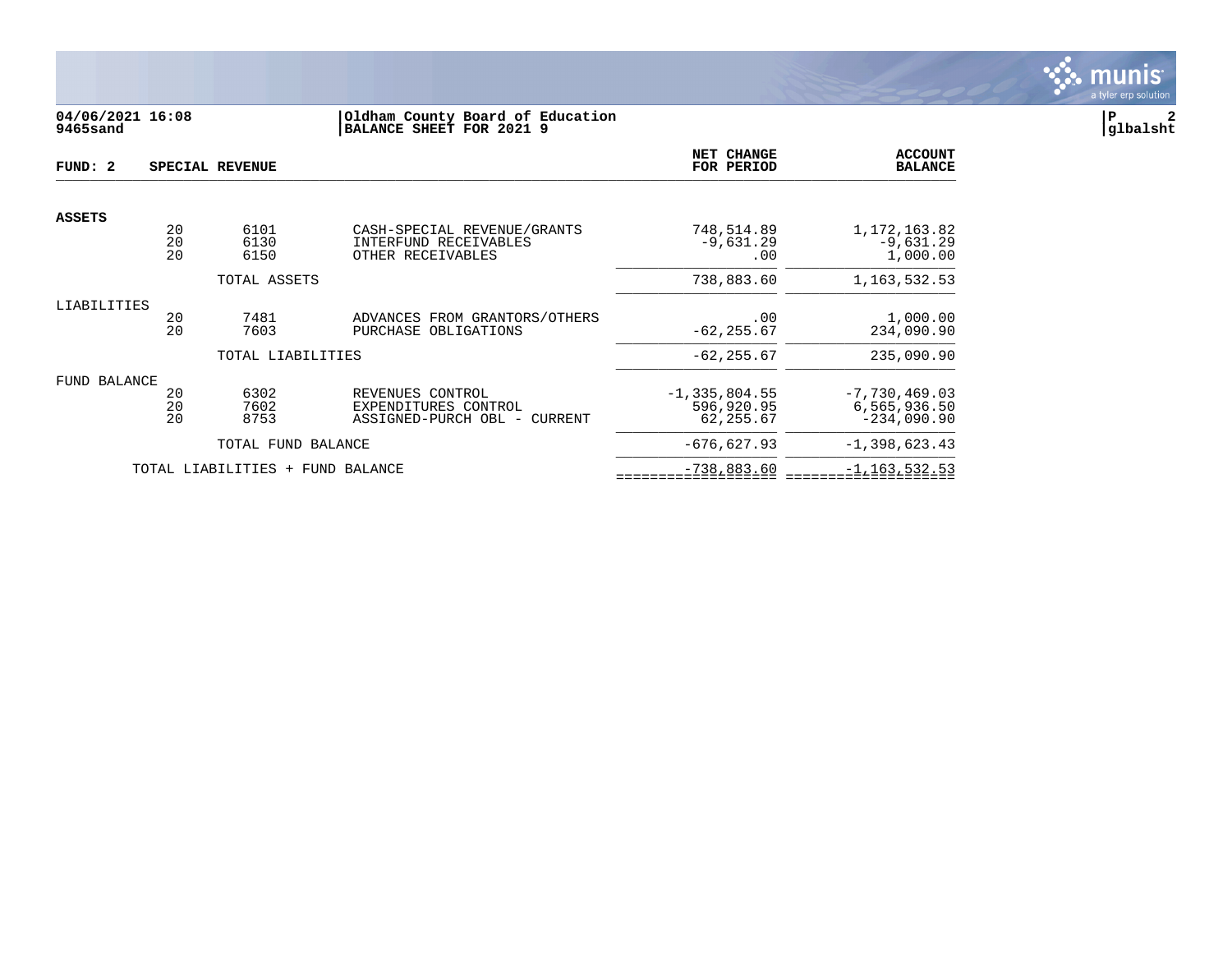

### **04/06/2021 16:08 |Oldham County Board of Education |P 3 9465sand |BALANCE SHEET FOR 2021 9 |glbalsht**

| FUND: 22      |                                  | DISTRICT ACTIVITY FUND 22 MY                 |                                                                                                                                                                | <b>NET CHANGE</b><br>FOR PERIOD                                   | <b>ACCOUNT</b><br><b>BALANCE</b>                                                                 |
|---------------|----------------------------------|----------------------------------------------|----------------------------------------------------------------------------------------------------------------------------------------------------------------|-------------------------------------------------------------------|--------------------------------------------------------------------------------------------------|
| <b>ASSETS</b> |                                  |                                              |                                                                                                                                                                |                                                                   |                                                                                                  |
|               | 22                               | 6101                                         | CASH-DISTRICT ACTIVITY                                                                                                                                         | 14,729.21                                                         | 2,449,271.31                                                                                     |
|               |                                  | TOTAL ASSETS                                 |                                                                                                                                                                | 14,729.21                                                         | 2,449,271.31                                                                                     |
| LIABILITIES   | 22                               | 7603                                         | PURCHASE OBLIGATIONS                                                                                                                                           | 1,960.80                                                          | 146,711.74                                                                                       |
|               |                                  | TOTAL LIABILITIES                            |                                                                                                                                                                | 1,960.80                                                          | 146,711.74                                                                                       |
| FUND BALANCE  |                                  |                                              |                                                                                                                                                                |                                                                   |                                                                                                  |
|               | 22<br>22<br>22<br>22<br>22<br>22 | 6302<br>7602<br>8737<br>8753<br>8755<br>8770 | REVENUES CONTROL<br>EXPENDITURES CONTROL<br>RESTRICTED - OTHER<br>ASSIGNED-PURCH OBL -<br>CURRENT<br>ASSIGNED-PURCH OBL - PRD 13/YE<br>UNASSIGNED FUND BALANCE | $-250, 200.44$<br>235, 471.23<br>.00<br>$-1,960.80$<br>.00<br>.00 | $-4,050,235.79$<br>1,810,646.89<br>$-214,659.32$<br>$-146, 711.74$<br>29,170.91<br>$-24, 194.00$ |
|               |                                  | TOTAL FUND BALANCE                           |                                                                                                                                                                | $-16,690.01$                                                      | $-2,595,983.05$                                                                                  |
|               |                                  | TOTAL LIABILITIES + FUND BALANCE             |                                                                                                                                                                | $-14, 729.21$                                                     | $-2,449,271.31$                                                                                  |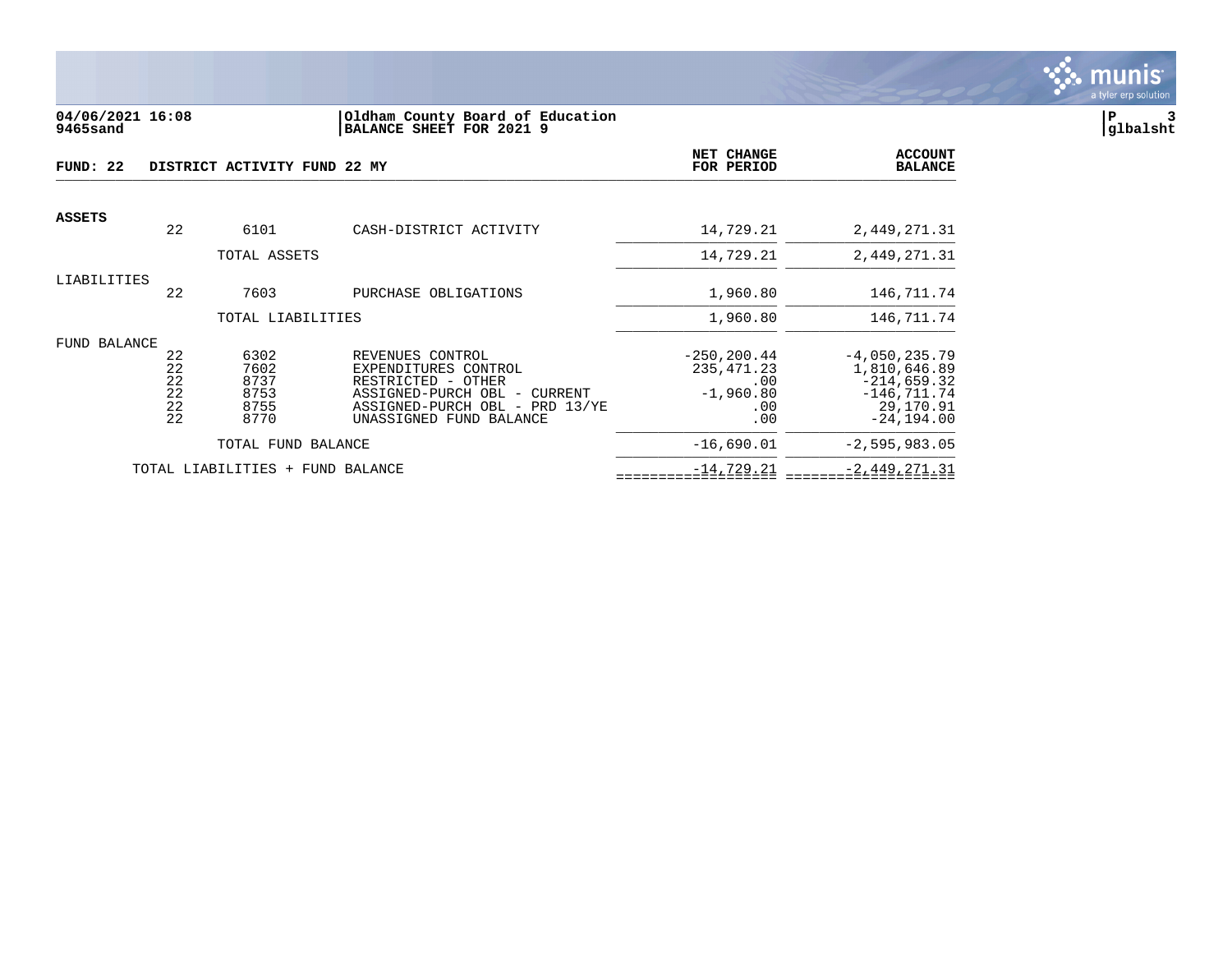

## **04/06/2021 16:08 |Oldham County Board of Education |P 4 9465sand |BALANCE SHEET FOR 2021 9 |glbalsht**

| FUND: 25      |          | SCHOOL ACTIVITY FUND 25          |                                      | <b>NET CHANGE</b><br>FOR PERIOD | <b>ACCOUNT</b><br><b>BALANCE</b> |
|---------------|----------|----------------------------------|--------------------------------------|---------------------------------|----------------------------------|
| <b>ASSETS</b> | 25       | 6101                             | CASH-GENERAL FUND                    | .00                             | 944,660.52                       |
|               | 25       | 6153                             | ACCOUNTS RECEIVABLE                  | .00                             | 43,704.05                        |
|               |          | TOTAL ASSETS                     |                                      | .00                             | 988, 364.57                      |
| LIABILITIES   |          |                                  |                                      |                                 |                                  |
|               | 25       | 7420                             | OTHER PAYABLES ACCRUED               | .00                             | $-33,845.16$                     |
|               |          | TOTAL LIABILITIES                |                                      | .00                             | $-33,845.16$                     |
| FUND BALANCE  |          |                                  |                                      |                                 |                                  |
|               | 25<br>25 | 6302<br>8737                     | REVENUES CONTROL<br>RESTRICTED OTHER | .00<br>.00                      | $-954, 519.19$<br>$-.22$         |
|               |          | TOTAL FUND BALANCE               |                                      | .00                             | $-954, 519.41$                   |
|               |          | TOTAL LIABILITIES + FUND BALANCE |                                      | .00                             | $-988, 364.57$                   |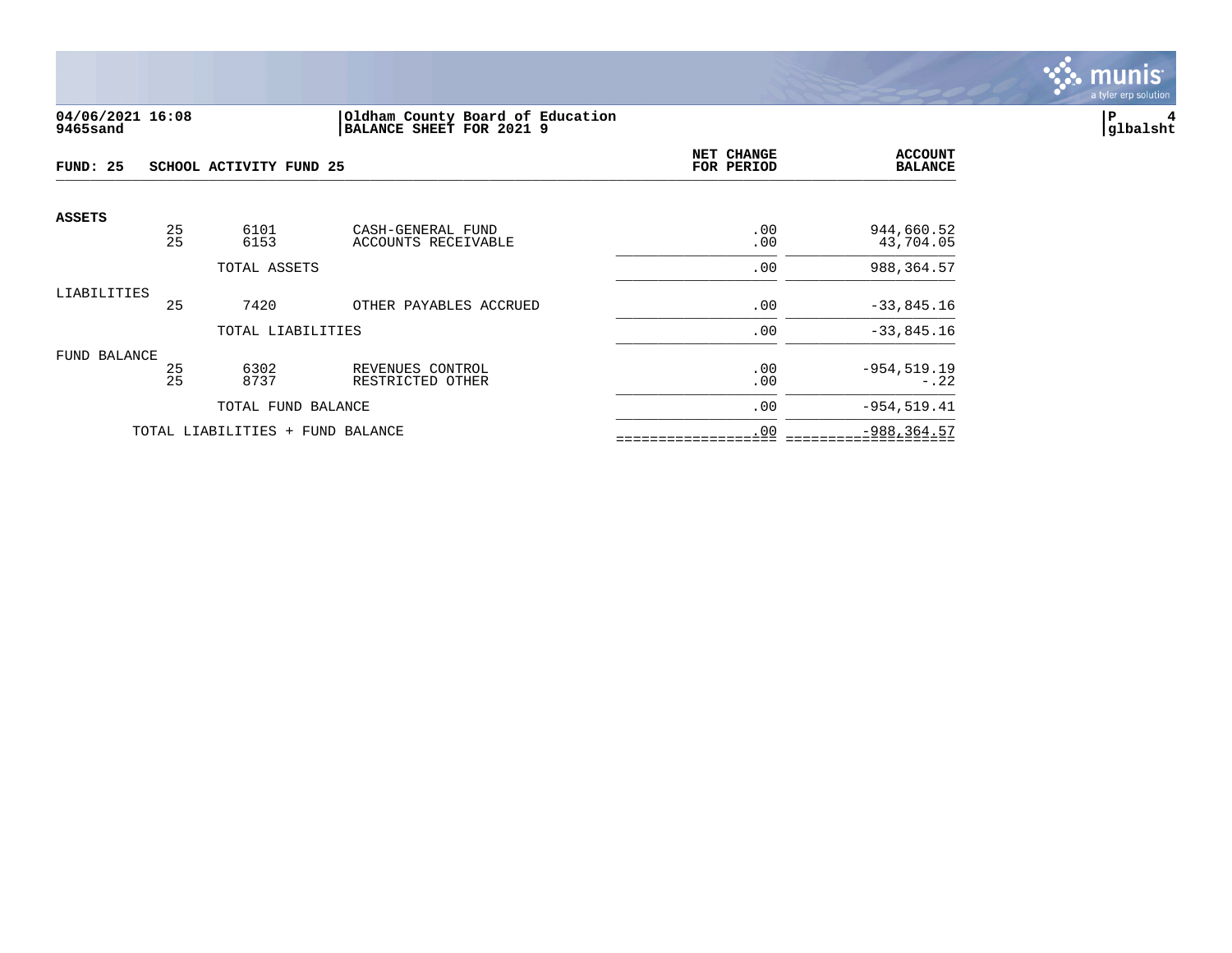

## **04/06/2021 16:08 |Oldham County Board of Education |P 5 9465sand |BALANCE SHEET FOR 2021 9 |glbalsht**

| <b>FUND: 310</b> |                | CAPITAL OUTLAY FUND              |                                                                          | NET CHANGE<br>FOR PERIOD | <b>ACCOUNT</b><br><b>BALANCE</b>                     |
|------------------|----------------|----------------------------------|--------------------------------------------------------------------------|--------------------------|------------------------------------------------------|
| <b>ASSETS</b>    | 31             | 6101                             | CASH IN BANK-CAPITAL OUTLAY                                              | .00                      | 4,123,778.00                                         |
|                  |                | TOTAL ASSETS                     |                                                                          | .00                      | 4,123,778.00                                         |
| FUND BALANCE     | 31<br>31<br>31 | 6302<br>8737<br>8738             | REVENUES CONTROL<br>RESTRICTED - OTHER<br>RESTRICTED SFCC ESCROW CURRENT | .00<br>.00<br>.00        | $-6,028,170.89$<br>4,248,715.89<br>$-2, 344, 323.00$ |
|                  |                | TOTAL FUND BALANCE               |                                                                          | .00                      | $-4, 123, 778.00$                                    |
|                  |                | TOTAL LIABILITIES + FUND BALANCE |                                                                          | .00                      | $-4, 123, 778.00$                                    |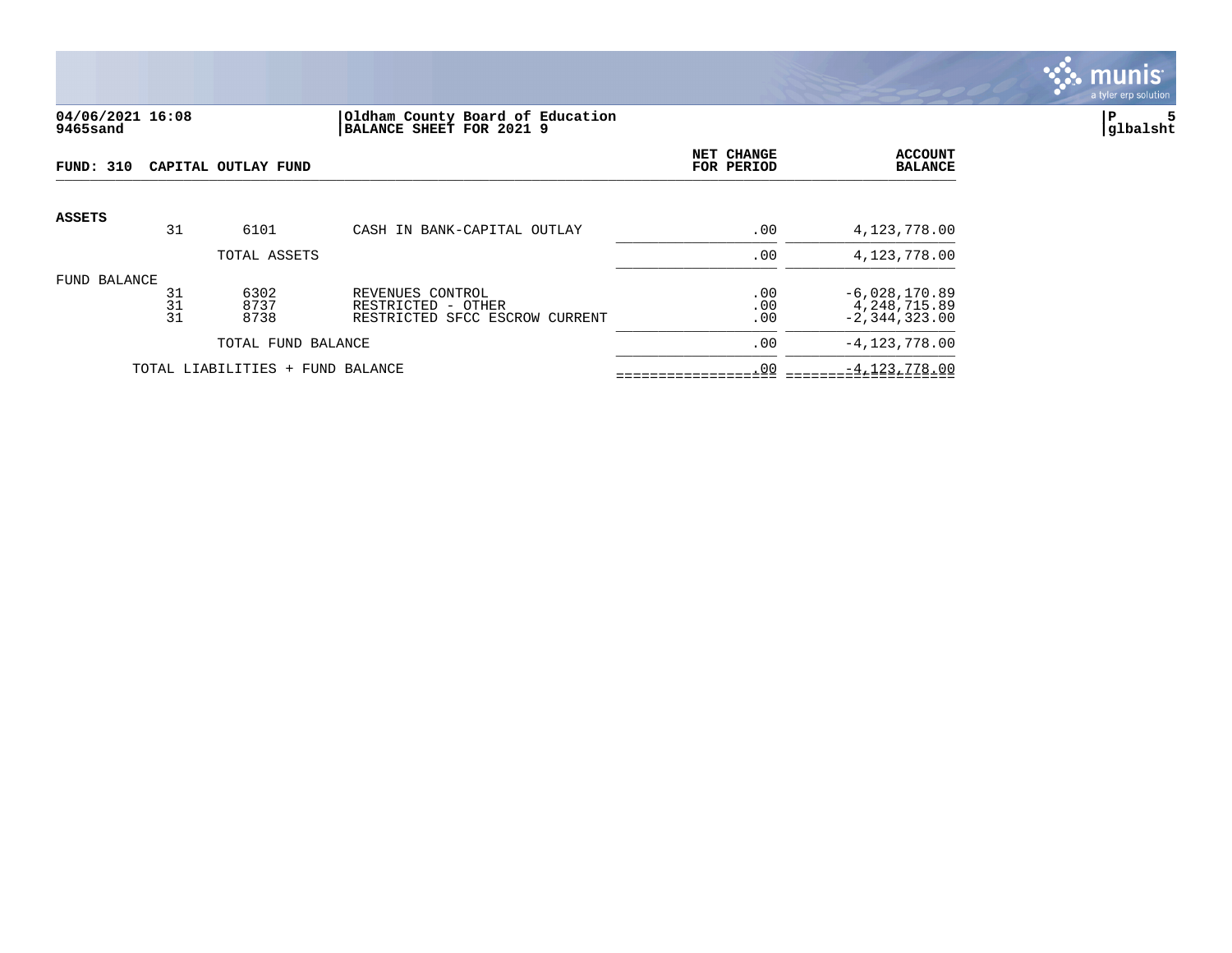

## **04/06/2021 16:08 |Oldham County Board of Education |P 6 9465sand |BALANCE SHEET FOR 2021 9 |glbalsht**

| FUND: 320     |                                             | BLDING FUND (5CNT LEVY-DT SVC)               | NET CHANGE<br>FOR PERIOD                                                                                                                                          | <b>ACCOUNT</b><br><b>BALANCE</b>                           |                                                                                                     |
|---------------|---------------------------------------------|----------------------------------------------|-------------------------------------------------------------------------------------------------------------------------------------------------------------------|------------------------------------------------------------|-----------------------------------------------------------------------------------------------------|
| <b>ASSETS</b> | 32                                          | 6101                                         | CASH-SPECIAL VOTED BLDG FUND                                                                                                                                      | $-2,655,348.00$                                            | 11,568,020.20                                                                                       |
|               |                                             | TOTAL ASSETS                                 |                                                                                                                                                                   | $-2,655,348.00$                                            | 11,568,020.20                                                                                       |
| FUND          | BALANCE<br>32<br>32<br>32<br>32<br>32<br>32 | 6302<br>7602<br>8734<br>8735<br>8737<br>8738 | REVENUES CONTROL<br>EXPENDITURES CONTROL<br>RESTRICTED-SFCC ESCROW-PRIOR<br>RESTRICTED-FUTURE CONSTR BG-1<br>RESTRICTED - OTHER<br>RESTRICTED SFCC ESCROW CURRENT | $-120, 430.88$<br>2,775,778.88<br>.00<br>.00<br>.00<br>.00 | $-29,894,027.82$<br>11,058,692.51<br>1,633,506.89<br>212,958.58<br>12,080,130.08<br>$-6,659,280.44$ |
|               |                                             | TOTAL FUND BALANCE                           |                                                                                                                                                                   | 2,655,348.00                                               | $-11,568,020.20$                                                                                    |
|               |                                             | TOTAL LIABILITIES + FUND BALANCE             |                                                                                                                                                                   | 2,655,348.00                                               | $-11,568,020.20$                                                                                    |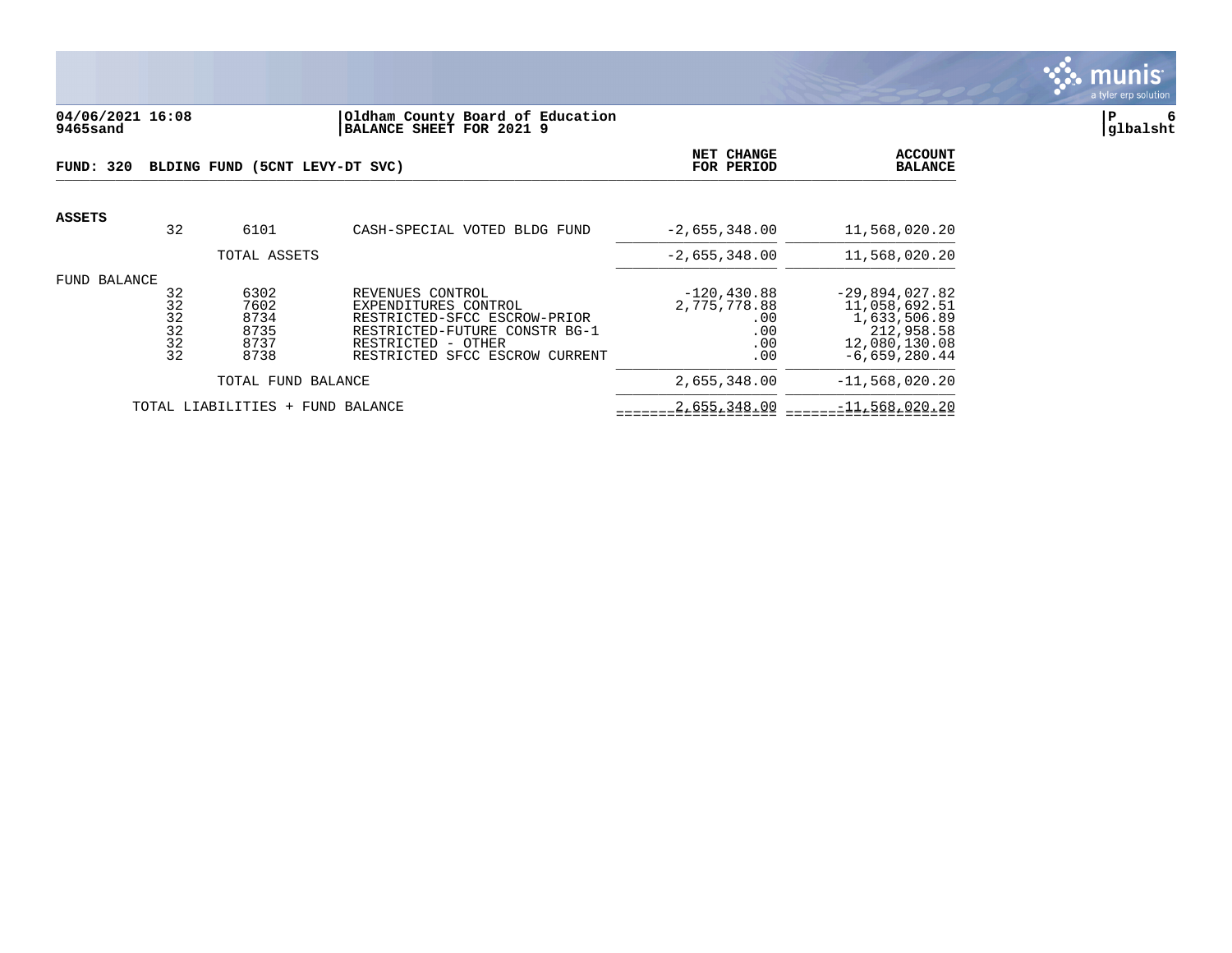

## **04/06/2021 16:08 |Oldham County Board of Education |P 7 9465sand |BALANCE SHEET FOR 2021 9 |glbalsht**

| <b>FUND: 360</b> |                            | <b>CONSTRUCTION FUND</b>                 |                                                                                                                                       | NET CHANGE<br>FOR PERIOD                          | <b>ACCOUNT</b><br><b>BALANCE</b>                                          |
|------------------|----------------------------|------------------------------------------|---------------------------------------------------------------------------------------------------------------------------------------|---------------------------------------------------|---------------------------------------------------------------------------|
| <b>ASSETS</b>    |                            |                                          |                                                                                                                                       |                                                   |                                                                           |
|                  | 36<br>36<br>36<br>36<br>36 | 6101<br>6101J<br>6101M<br>6101N<br>6101P | CASH IN BANK-CONSTRUCTION FUND<br>CASH-OCMS RENOV FY13<br>CASH - SOMS RENOVATION<br>CASH-NEXT GEN H.S.<br>CASH - CAMDEN ES RENOVATION | $-398, 468.28$<br>.00<br>.00<br>.00<br>4,907.35   | $-425, 910.42$<br>98,944.08<br>734,122.90<br>1,117,649.56<br>1,598,834.45 |
|                  |                            | TOTAL ASSETS                             |                                                                                                                                       | $-393,560.93$                                     | 3, 123, 640. 57                                                           |
| LIABILITIES      |                            |                                          |                                                                                                                                       |                                                   |                                                                           |
|                  | 36<br>36                   | 7420<br>7603                             | OTHER PAYABLES ACCRUED<br>PURCHASE OBLIGATIONS                                                                                        | .00<br>236,760.60                                 | $-1,427,487.82$<br>252, 297.89                                            |
|                  |                            | TOTAL LIABILITIES                        |                                                                                                                                       | 236,760.60                                        | $-1, 175, 189.93$                                                         |
| FUND BALANCE     |                            |                                          |                                                                                                                                       |                                                   |                                                                           |
|                  | 36<br>36<br>36<br>36       | 6302<br>7602<br>8735<br>8753             | REVENUES CONTROL<br>EXPENDITURES CONTROL<br>RESTRICTED-FUTURE CONSTRUCTION<br>ASSIGNED-PURCH OBL - CURRENT                            | $-4,907.35$<br>398,468.28<br>.00<br>$-236,760.60$ | $-236,679.40$<br>9,484,438.08<br>$-10,943,911.43$<br>$-252, 297.89$       |
|                  |                            | TOTAL FUND BALANCE                       |                                                                                                                                       | 156,800.33                                        | $-1,948,450.64$                                                           |
|                  |                            | TOTAL LIABILITIES<br>$+$                 | FUND BALANCE                                                                                                                          | 393,560.93                                        | $-3, 123, 640.57$                                                         |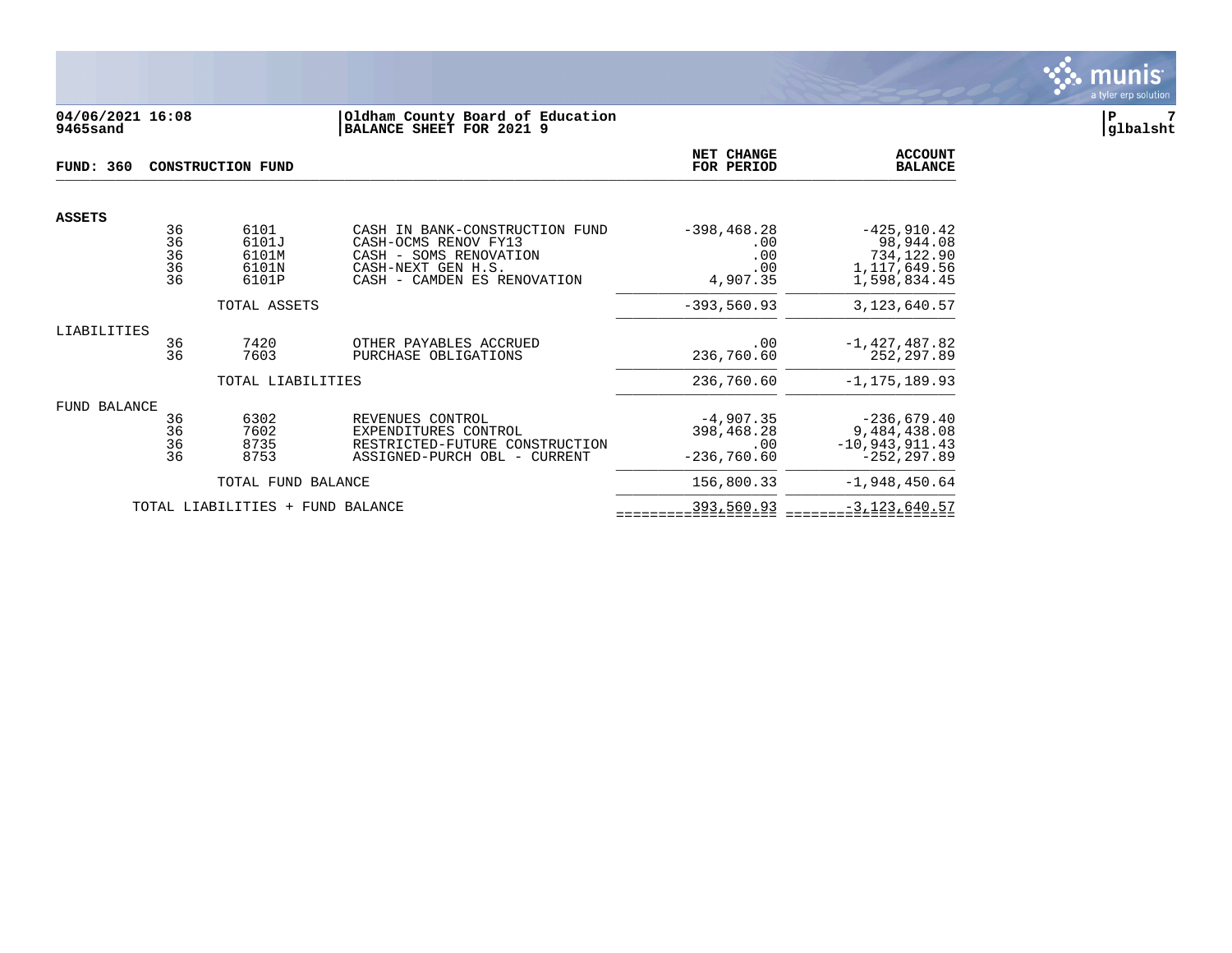

# **04/06/2021 16:08 |Oldham County Board of Education |P 8 9465sand |BALANCE SHEET FOR 2021 9 |glbalsht**

| FUND: 400                        |          | <b>DEBT SERVICE FUND</b> |                                          | <b>NET CHANGE</b><br>FOR PERIOD | ACCOUNT<br><b>BALANCE</b>         |
|----------------------------------|----------|--------------------------|------------------------------------------|---------------------------------|-----------------------------------|
| <b>FUND BALANCE</b>              | 40<br>40 | 6302<br>7602             | REVENUES CONTROL<br>EXPENDITURES CONTROL | $-2,542,233.93$<br>2,542,233.93 | $-10,629,147.56$<br>10,629,147.56 |
|                                  |          | TOTAL FUND BALANCE       |                                          | .00                             | .00                               |
| TOTAL LIABILITIES + FUND BALANCE |          |                          | .00                                      | .00                             |                                   |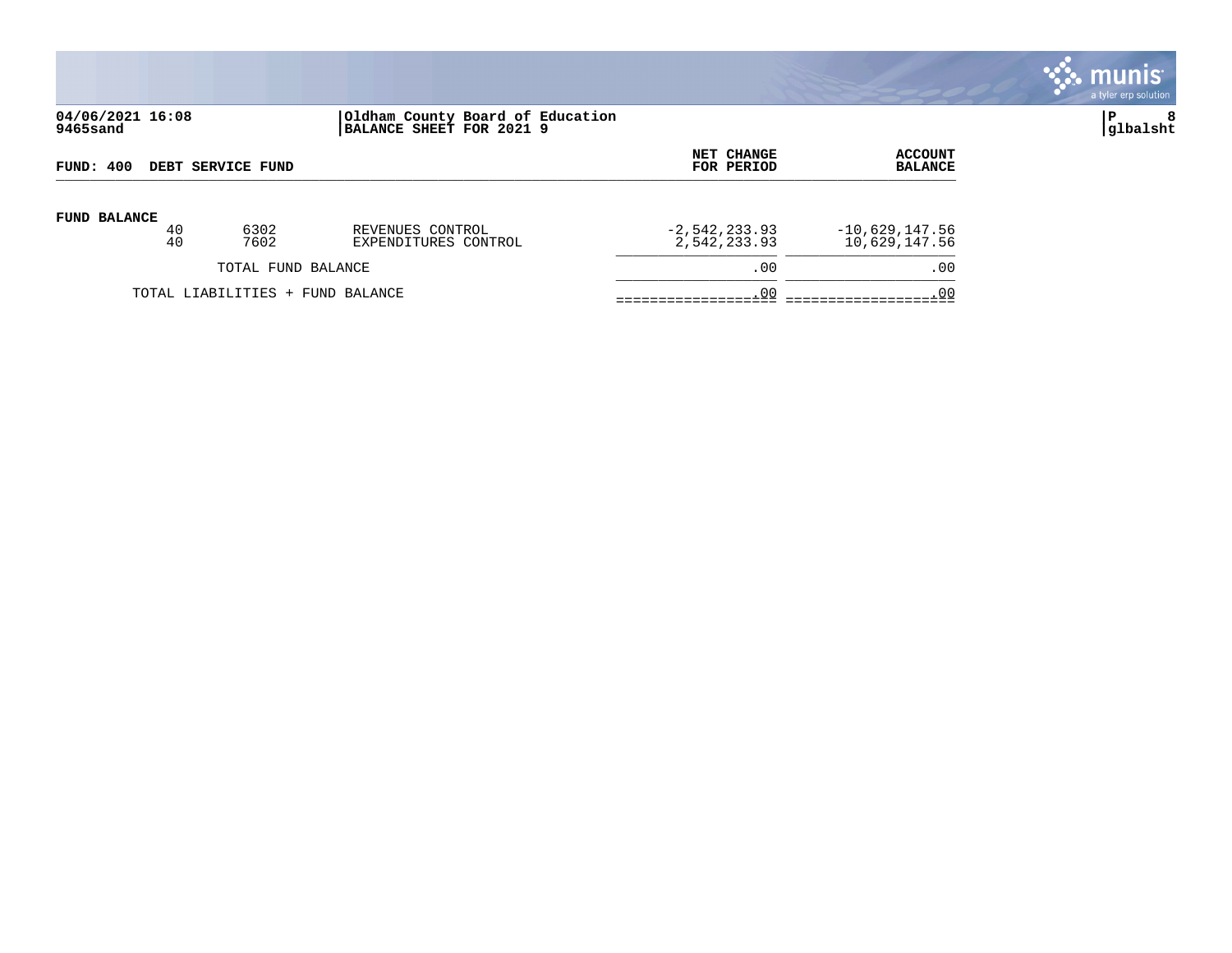

# **04/06/2021 16:08 |Oldham County Board of Education |P 9 9465sand |BALANCE SHEET FOR 2021 9 |glbalsht**

| FUND: 51      | FOOD SERVICE FUND                      |                                                         |                                                                                                                                                                                                     | NET CHANGE<br>FOR PERIOD                                           | <b>ACCOUNT</b><br><b>BALANCE</b>                                                                                 |
|---------------|----------------------------------------|---------------------------------------------------------|-----------------------------------------------------------------------------------------------------------------------------------------------------------------------------------------------------|--------------------------------------------------------------------|------------------------------------------------------------------------------------------------------------------|
| <b>ASSETS</b> |                                        |                                                         |                                                                                                                                                                                                     |                                                                    |                                                                                                                  |
|               | 51<br>51<br>51<br>51<br>51             | 6101<br>6130<br>6171<br>64000<br>6400P                  | CASH IN BANK-FOOD SERVICE<br>INTERFUND RECEIVABLES<br>INVENTORIES FOR CONSUMPTION<br>DEFRD OUTFLOWS OPEBen LIAB<br>DEFRD OUTFLOWS PENSION LIAB                                                      | 30,168.68<br>$-32,672.59$<br>.00<br>.00<br>.00                     | 1,248,421.81<br>$-299, 167.53$<br>191,302.25<br>296,309.00<br>718,921.00                                         |
|               |                                        | TOTAL ASSETS                                            |                                                                                                                                                                                                     | $-2,503.91$                                                        | 2, 155, 786.53                                                                                                   |
| LIABILITIES   |                                        |                                                         |                                                                                                                                                                                                     |                                                                    |                                                                                                                  |
|               | 51<br>51<br>51<br>51<br>51<br>51       | 7421<br>75410<br>7541P<br>7603<br>77000<br>7700P        | ACCOUNTS PAYABLE<br>UNFUNDED OPEBen LIABILITY<br>UNFUNDED PENSION LIABILITY<br>PURCHASE OBLIGATIONS<br>DEFERRED INFLOW OPEB LIAB<br>DEFERRED INFLOW PENSION LIAB                                    | $-3,677.94$<br>.00<br>.00<br>$-377.38$<br>.00<br>.00               | $-49, 565.87$<br>$-783, 438.00$<br>$-3, 276, 764.00$<br>24,684.15<br>$-292,967.00$<br>$-153,758.00$              |
|               |                                        | TOTAL LIABILITIES                                       |                                                                                                                                                                                                     | $-4,055.32$                                                        | $-4,531,808.72$                                                                                                  |
| FUND BALANCE  | 51<br>51<br>51<br>51<br>51<br>51<br>51 | 6302<br>7602<br>8712<br>87370<br>8737P<br>8739I<br>8753 | REVENUES CONTROL<br>EXPENDITURES CONTROL<br>UNRESTRICTED NET ASSETS<br>RESTRICTED OPEBen LIAB ENTPRIS<br>RESTRICTED OTHER PENSION<br>RSTRCTD NET POSITION INVENTORY<br>ASSIGNED-PURCH OBL - CURRENT | $-296, 435.14$<br>302,616.99<br>.00<br>.00<br>.00<br>.00<br>377.38 | $-2,756,114.17$<br>2,093,051.13<br>$-236,625.37$<br>780,096.00<br>2,711,601.00<br>$-191, 302.25$<br>$-24,684.15$ |
|               |                                        | TOTAL FUND BALANCE                                      |                                                                                                                                                                                                     | 6,559.23                                                           | 2,376,022.19                                                                                                     |
|               |                                        | TOTAL LIABILITIES + FUND BALANCE                        |                                                                                                                                                                                                     | 2,503.91                                                           | $-2, 155, 786.53$                                                                                                |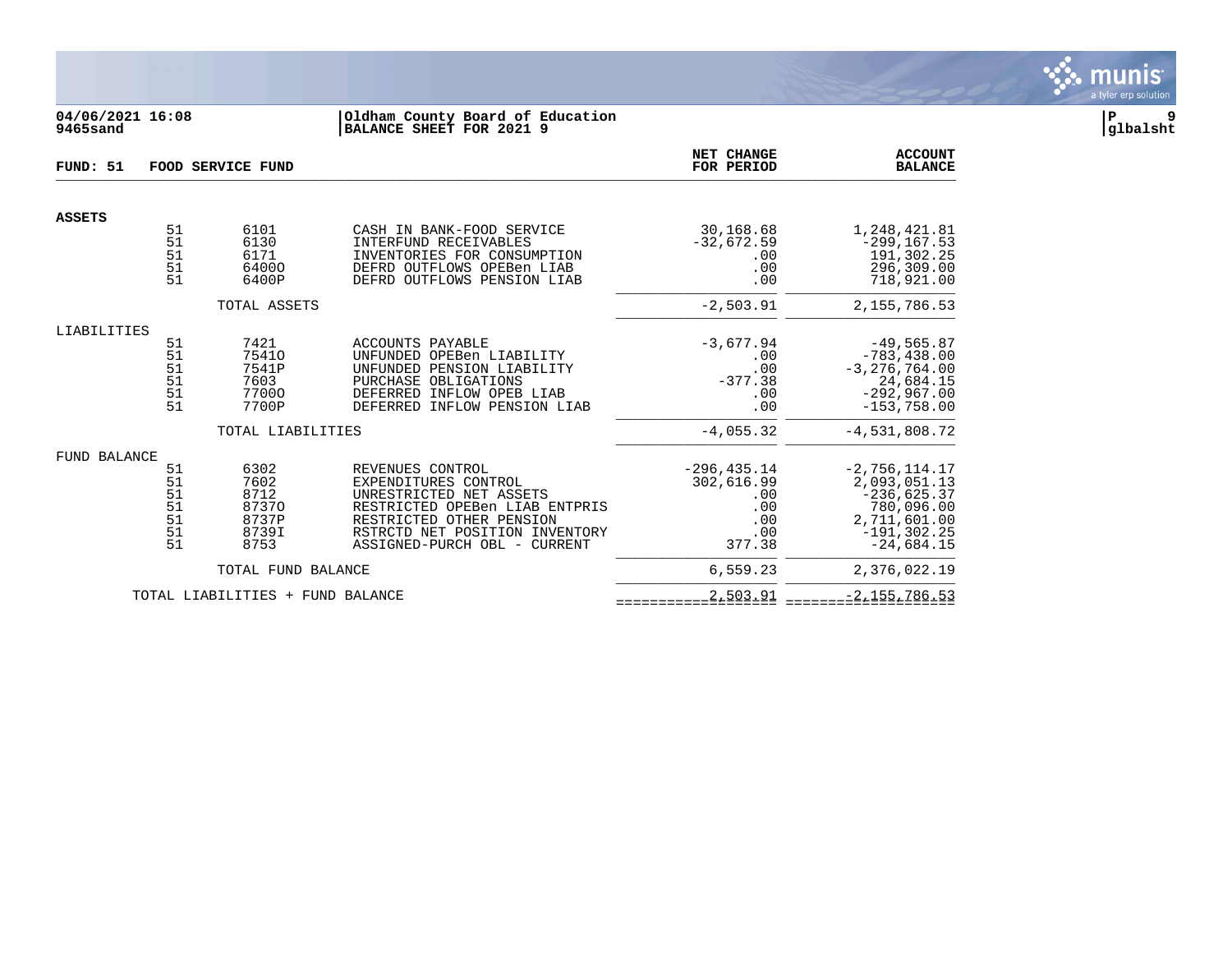

# **04/06/2021 16:08 |Oldham County Board of Education |P 10 9465sand |BALANCE SHEET FOR 2021 9 |glbalsht**

| FUND: 52      |                                         | DAYCARE PROGRAM                                |                                                                                                                                                                   | <b>NET CHANGE</b><br>FOR PERIOD                              | <b>ACCOUNT</b><br><b>BALANCE</b>                                                             |
|---------------|-----------------------------------------|------------------------------------------------|-------------------------------------------------------------------------------------------------------------------------------------------------------------------|--------------------------------------------------------------|----------------------------------------------------------------------------------------------|
| <b>ASSETS</b> |                                         |                                                |                                                                                                                                                                   |                                                              |                                                                                              |
|               | 52<br>52<br>52<br>52                    | 6101<br>6130<br>64000<br>6400P                 | CASH IN BANK-DAYCARE<br>INTERFUND RECEIVABLES<br>DEFRD OUTFLOWS OPEBen LIAB<br>DEFRD OUTFLOWS PENSION LIAB                                                        | 186,010.82<br>$-61, 206.64$<br>.00<br>.00                    | 1,399,310.23<br>$-61, 206.64$<br>318,235.00<br>772,117.00                                    |
|               |                                         | TOTAL ASSETS                                   |                                                                                                                                                                   | 124,804.18                                                   | 2,428,455.59                                                                                 |
| LIABILITIES   |                                         |                                                |                                                                                                                                                                   |                                                              |                                                                                              |
|               | 52<br>52<br>52<br>52<br>52              | 75410<br>7541P<br>7603<br>77000<br>7700P       | UNFUNDED OPEBen LIABILITY<br>UNFUNDED PENSION LIABILITY<br>PURCHASE OBLIGATIONS<br>DEFERRED INFLOW OPEB LIAB<br>DEFERRED INFLOW PENSION LIAB                      | .00<br>.00<br>$-5, 206.11$<br>.00<br>.00                     | $-841, 409.00$<br>$-3,519,227.00$<br>21,804.87<br>$-314,645.00$<br>$-165, 136.00$            |
|               |                                         | TOTAL LIABILITIES                              |                                                                                                                                                                   | $-5, 206.11$                                                 | $-4,818,612.13$                                                                              |
| FUND BALANCE  | 52<br>52<br>52<br>$\frac{52}{52}$<br>52 | 6302<br>7602<br>8712<br>87370<br>8737P<br>8753 | REVENUES CONTROL<br>EXPENDITURES CONTROL<br>UNRESTRICTED NET ASSETS<br>RESTRICTED OPEBen LIAB ENTPRIS<br>RESTRICTED OTHER PENSION<br>ASSIGNED-PURCH OBL - CURRENT | $-200, 865.82$<br>76,061.64<br>.00<br>.00<br>.00<br>5,206.11 | $-1,861,160.72$<br>993,996.13<br>$-470,939.00$<br>837,819.00<br>2,912,246.00<br>$-21,804.87$ |
|               |                                         | TOTAL FUND BALANCE                             |                                                                                                                                                                   | $-119,598.07$                                                | 2,390,156.54                                                                                 |
|               |                                         | TOTAL LIABILITIES + FUND BALANCE               |                                                                                                                                                                   | $-124,804.18$                                                | $-2,428,455.59$                                                                              |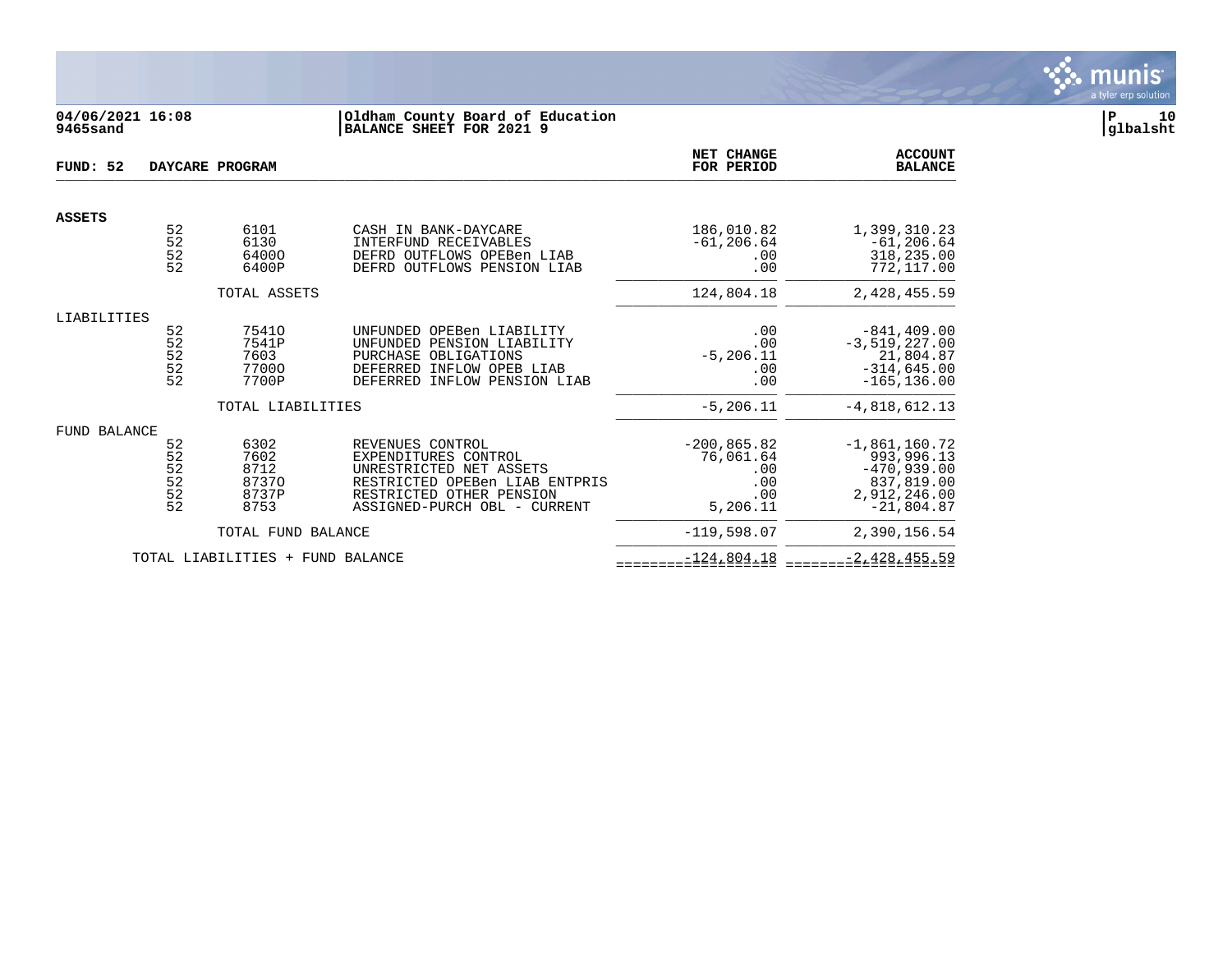

### **04/06/2021 16:08 |Oldham County Board of Education |P 11 9465sand |BALANCE SHEET FOR 2021 9 |glbalsht**

|               |          | FUND: 7000 FIDUCIARY - PENS/INVST/PRIVATE | NET CHANGE<br>FOR PERIOD                 | <b>ACCOUNT</b><br><b>BALANCE</b> |                         |
|---------------|----------|-------------------------------------------|------------------------------------------|----------------------------------|-------------------------|
| <b>ASSETS</b> | 70       | 6101                                      | CASH-OPERATING ACCOUNT CUNDIFF           | .00                              | 4,931.05                |
|               |          | TOTAL ASSETS                              |                                          | .00                              | 4,931.05                |
| FUND BALANCE  | 70<br>70 | 6302<br>7602                              | REVENUES CONTROL<br>EXPENDITURES CONTROL | .00<br>.00                       | $-6,553.04$<br>1,621.99 |
|               |          | TOTAL FUND BALANCE                        |                                          | .00                              | $-4,931.05$             |
|               |          | TOTAL LIABILITIES + FUND BALANCE          |                                          | .00                              | $-4,931.05$             |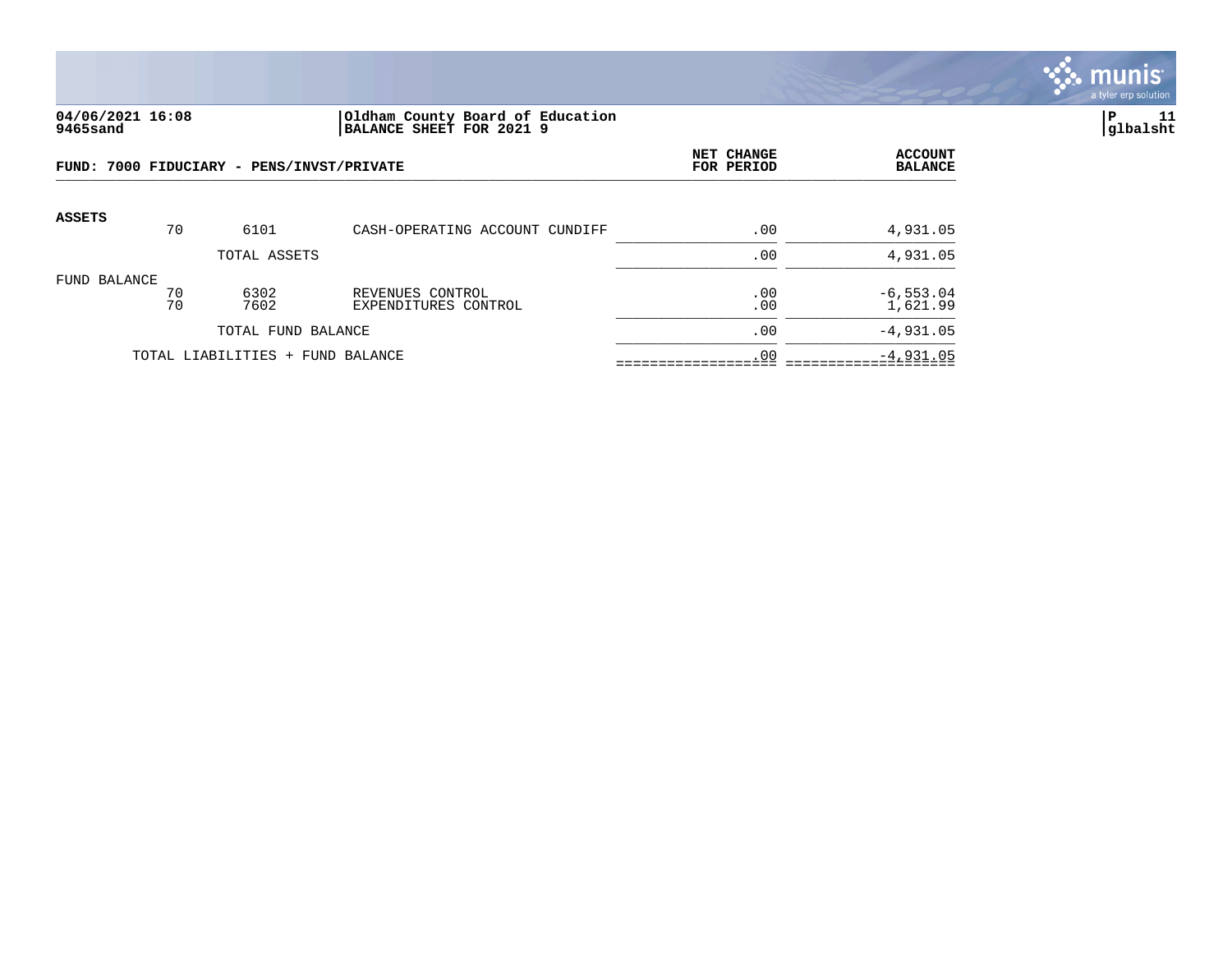

### **04/06/2021 16:08 |Oldham County Board of Education |P 12 9465sand |BALANCE SHEET FOR 2021 9 |glbalsht**

| FUND: 8             |                                                                                  | GOVERNMENTAL CAPITAL ASSETS                                                                                  |                                                                                                                                                                                                                                                                                                                                                               | NET CHANGE<br>FOR PERIOD                                                                                                                                                            | <b>ACCOUNT</b><br><b>BALANCE</b>                                                                                                                                                                                                                            |
|---------------------|----------------------------------------------------------------------------------|--------------------------------------------------------------------------------------------------------------|---------------------------------------------------------------------------------------------------------------------------------------------------------------------------------------------------------------------------------------------------------------------------------------------------------------------------------------------------------------|-------------------------------------------------------------------------------------------------------------------------------------------------------------------------------------|-------------------------------------------------------------------------------------------------------------------------------------------------------------------------------------------------------------------------------------------------------------|
|                     |                                                                                  |                                                                                                              |                                                                                                                                                                                                                                                                                                                                                               |                                                                                                                                                                                     |                                                                                                                                                                                                                                                             |
| <b>ASSETS</b>       | 80<br>80<br>80<br>80<br>80<br>80<br>80<br>80<br>80<br>80<br>80<br>80<br>80<br>80 | 6201<br>6211<br>6212<br>6221<br>6222<br>6231<br>6232<br>6241<br>6242<br>6251<br>6252<br>6261<br>6271<br>6272 | LAND<br>LAND IMPROVEMENTS<br>ACCUM DEPREC-LAND IMPROVMNTS<br>BUILDINGS & BLDG IMPROVEMENTS<br>ACCUM DEPREC-BUILDINGS<br>TECHNOLOGY EQUIPMENT<br>ACCUM DEPREC-TECH EOUIPMENT<br>VEHICLES<br>ACCUM DEPREC-VEHICLES<br>MACHINERY AND EQUIPMENT<br>ACCUM DEPR-MACHINERY & EQUIP<br>CONSTRUCTION WORK IN PROGRESS<br>INFRASTRUCTURE<br>ACCUM DEPREC-INFRASTRUCTURE | .00<br>.00<br>$-106, 700.05$<br>.00<br>$-5, 354, 584.06$<br>22,686.64<br>$-498, 406.04$<br>104,375.00<br>$-718,907.78$<br>62,189.19<br>$-157,053.80$<br>.00<br>.00<br>$-100.517.16$ | 12,579,402.00<br>4, 269, 126. 33<br>$-2,188,210.86$<br>283,071,853.28<br>$-100,086,477.87$<br>8,109,578.85<br>$-6, 157, 618.30$<br>16,933,088.53<br>$-13,695,502.95$<br>4,048,796.02<br>$-2,528,671.54$<br>19,653,142.46<br>2,694,930.74<br>$-1,636,580.60$ |
|                     |                                                                                  | TOTAL ASSETS                                                                                                 |                                                                                                                                                                                                                                                                                                                                                               | $-6, 746, 918.06$                                                                                                                                                                   | 225,066,856.09                                                                                                                                                                                                                                              |
| <b>FUND BALANCE</b> | 80<br>80                                                                         | 7602<br>8710                                                                                                 | EXPENDITURES CONTROL<br>INVESTMENT IN GOVERNMTL ASSETS                                                                                                                                                                                                                                                                                                        | 6,936,168.89<br>$-189, 250.83$                                                                                                                                                      | 6,936,168.89<br>$-232,003,024.98$                                                                                                                                                                                                                           |
|                     |                                                                                  | TOTAL FUND BALANCE                                                                                           |                                                                                                                                                                                                                                                                                                                                                               | 6,746,918.06                                                                                                                                                                        | $-225,066,856.09$                                                                                                                                                                                                                                           |
|                     |                                                                                  | TOTAL LIABILITIES<br>$^{+}$                                                                                  | FUND BALANCE                                                                                                                                                                                                                                                                                                                                                  | 6,746,918.06                                                                                                                                                                        | $-225,066,856.09$                                                                                                                                                                                                                                           |